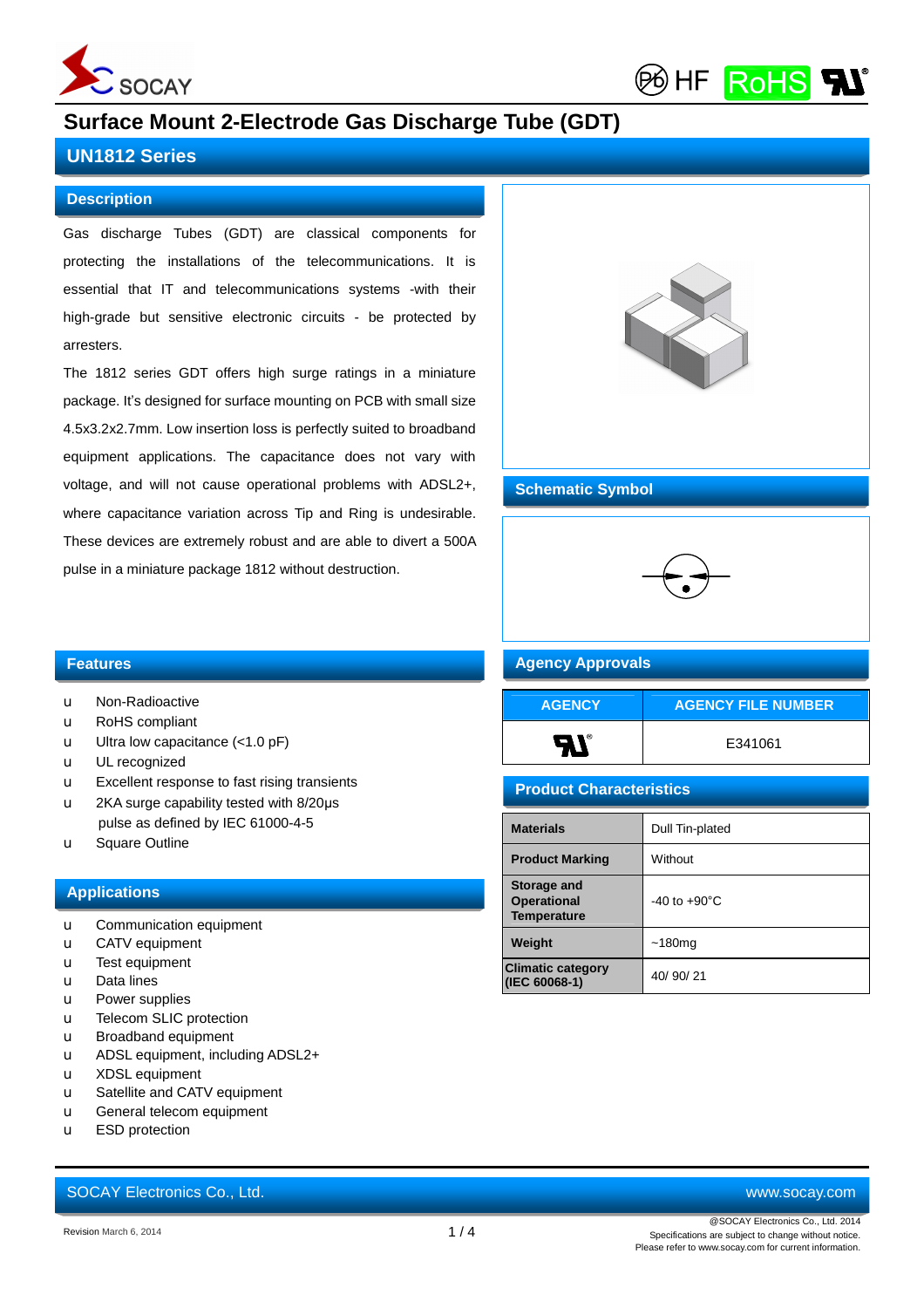

**BOHF ROHS** 

# **Surface Mount 2-Electrode Gas Discharge Tube (GDT)**

## **UN1812 Series**

### **Device Dimensions (Unit: mm)**





**Electrical Characteristics**

| <b>Part Number</b>    | <b>DC</b><br><b>Spark-over</b><br><b>Voltage</b> | <b>Maximum Impulse</b><br><b>Spark-over Voltage</b> |              | <b>Minimum</b><br><b>Insulation</b><br><b>Resistance</b> | <b>Maximum</b><br><b>Capacitance</b> | <b>Arc</b><br><b>Voltage</b> | <b>Nominal</b><br><b>Impulse</b><br><b>Discharge</b><br><b>Current</b> |
|-----------------------|--------------------------------------------------|-----------------------------------------------------|--------------|----------------------------------------------------------|--------------------------------------|------------------------------|------------------------------------------------------------------------|
|                       | @100V/S                                          | @100V/µs                                            | $@1KVI\mu s$ |                                                          | @1MHz                                | @1A                          | @8/20µs<br>±5 times                                                    |
| UN1812-90CSMD         | 90V±20%                                          | $<$ 600V                                            | $<$ 700 $V$  | $1 \text{ G}\Omega$<br>(at 50V DC)                       | $<$ 1.0pF                            | ~15V                         | 2 KA                                                                   |
| UN1812-150CSMD        | 150V±20%                                         | $<\,600V$                                           | $<$ 700 $V$  | $1 \text{ G}\Omega$<br>(at 50V DC)                       | $<$ 1.0pF                            | ~15V                         | 2 KA                                                                   |
| UN1812-200CSMD        | 200V±20%                                         | $<$ 600V                                            | $<$ 750 $V$  | $1 \text{ G}\Omega$<br>(at 100V DC)                      | $<$ 1.0pF                            | ~15V                         | 2 KA                                                                   |
| UN1812-230CSMD        | 230V±20%                                         | $<$ 600 $V$                                         | $<$ 750V     | $1 \text{ G}\Omega$<br>(at 100V DC)                      | $<$ 1.0pF                            | $-15V$                       | 2 KA                                                                   |
| UN1812-300CSMD        | 300V±20%                                         | $<$ 800V                                            | $<$ 900 $V$  | $1 \text{ G}\Omega$<br>(at 100V DC)                      | $<$ 1.0pF                            | $-15V$                       | 2 KA                                                                   |
| UN1812-350CSMD        | 350V±20%                                         | $<$ 800V                                            | $<$ 900 $V$  | $1 \text{ G}\Omega$<br>(at 100V DC)                      | $<$ 1.0pF                            | $-15V$                       | 2 KA                                                                   |
| UN1812-400CSMD        | 400V±20%                                         | $<$ 900V                                            | $<$ 1000V    | $1 \text{ G}\Omega$<br>(at 100V DC)                      | $<$ 1.0pF                            | $-15V$                       | 2 KA                                                                   |
| <b>UN1812-470CSMD</b> | 470V±20%                                         | $<$ 900V                                            | $<$ 1000V    | $1 \text{ G}\Omega$<br>(at 100V DC)                      | $<$ 1.0pF                            | $-15V$                       | 2 KA                                                                   |
| UN1812-400CSMD+       | >400V                                            | $<$ 900V                                            | $<$ 1000V    | $1 \text{ G}\Omega$<br>(at 100V DC)                      | $<$ 1.0pF                            | $-15V$                       | 2 KA                                                                   |
| UN1812-600CSMD        | 600V±20%                                         | $<$ 1100V                                           | $<$ 1200V    | $1 \text{ G}\Omega$<br>(at 100V DC)                      | $<$ 1.0pF                            | ~15V                         | 2 KA                                                                   |
| Notes:                |                                                  |                                                     |              |                                                          |                                      |                              |                                                                        |

1. Terms in accordance with ITU-T K.12 and GB/T 9043-2008

2. At delivery AQL 0.65 level Ⅱ, DIN ISO 2859

SOCAY Electronics Co., Ltd. [www.socay.com](http://www.socay.com)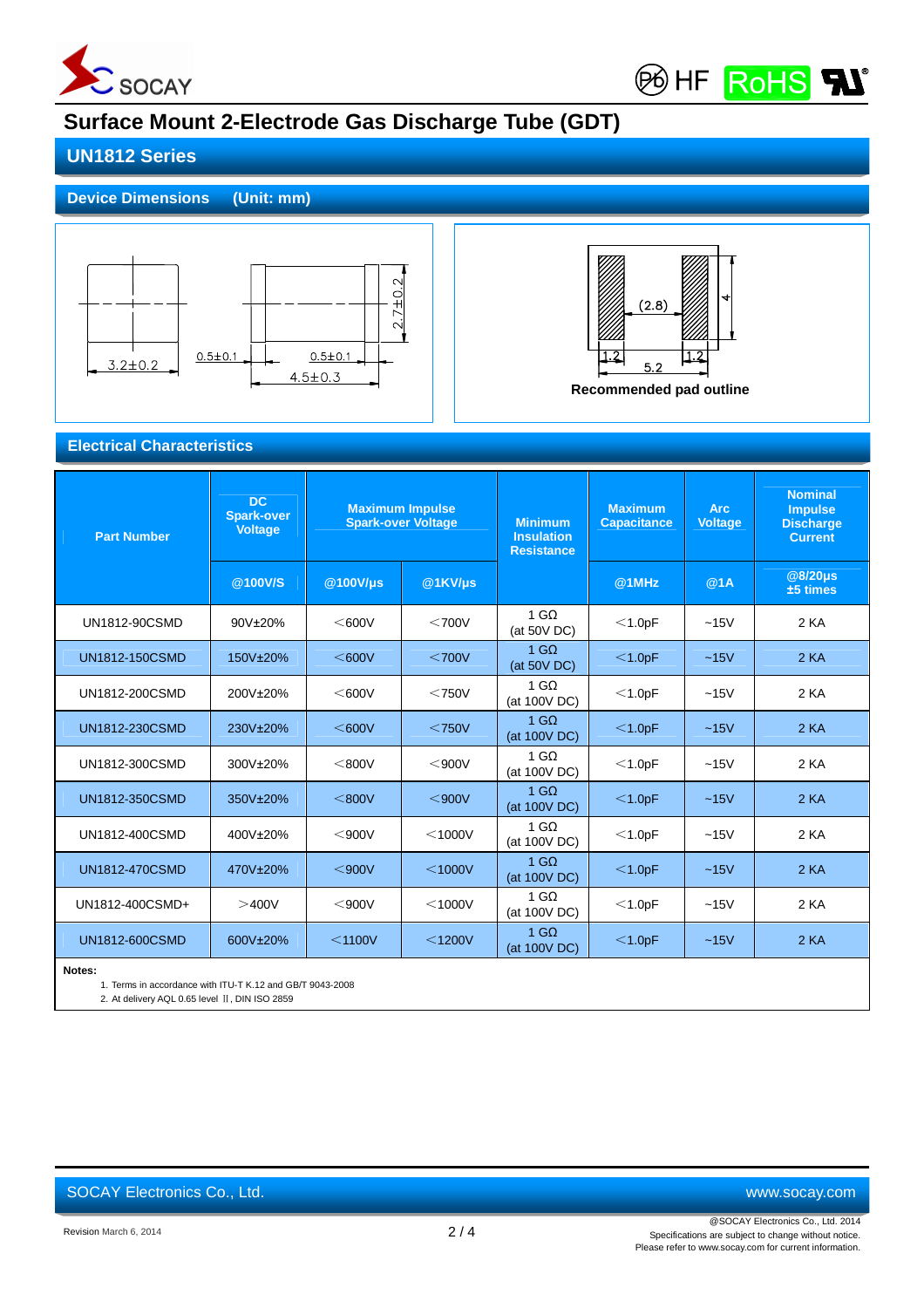



# **Surface Mount 2-Electrode Gas Discharge Tube (GDT)**

## **UN1812 Series**

#### **Electrical Rating**

| <b>Item</b>                                        | <b>Test Condition / Description</b>                                                                                                                                                                                                                                                                                                                                    | <b>Requirement</b> |
|----------------------------------------------------|------------------------------------------------------------------------------------------------------------------------------------------------------------------------------------------------------------------------------------------------------------------------------------------------------------------------------------------------------------------------|--------------------|
| DC Spark-over Voltage                              | The voltage is measured with a slowly rate of rise $dv / dt = 100V/s$                                                                                                                                                                                                                                                                                                  |                    |
| <b>Impulse Spark-over</b><br>Voltage               | The maximum impulse spark-over voltage is measured with a rise time of<br>dv / dt=100V//us or 1KV/us                                                                                                                                                                                                                                                                   |                    |
| <b>Insulation Resistance</b>                       | The resistance of gas tube shall be measured each terminal each other terminal,<br>please see above spec.                                                                                                                                                                                                                                                              |                    |
| Capacitance                                        | The capacitance of gas tube shall be measured each terminal to each other<br>terminal.<br>Test frequency: 1MHz                                                                                                                                                                                                                                                         |                    |
| <b>Nominal Impulse</b><br><b>Discharge Current</b> | The maximum current applying a waveform of 8/20µs that can be applied across<br>the terminals of the gas tube. One hour after the test is completed, re-testing of the<br>DC spark-over voltage does not exceed ±30% of the nominal DC spark-over<br>voltage. Dwell time between pulses is 3 minutes.<br>1.0<br>0.9<br>0.5<br>0.1<br>0.0<br>8usec<br>30% Max<br>20usec |                    |

#### **Recommended soldering profile**



|                                                                                           | <b>Reflow Condition</b><br>Pb - Free assembly    |                   |  |
|-------------------------------------------------------------------------------------------|--------------------------------------------------|-------------------|--|
|                                                                                           | -Temperature Min $(T_{s(min)})$                  | $150^{\circ}$ C   |  |
| <b>Pre Heat</b>                                                                           | -Temperature Max (T <sub>s(max)</sub> )          | $200^{\circ}$ C   |  |
|                                                                                           | - Time (min to max) $(t_s)$                      | 60 -180 Seconds   |  |
| Average ramp up rate (Liquidus Temp $T_L$ )<br>to peak                                    |                                                  | 3°C/second max    |  |
|                                                                                           | $T_{S(max)}$ to TL - Ramp-up Rate                | 5°C/second max    |  |
| - Temperature (T <sub>L</sub> ) (Liquidus)<br><b>Reflow</b><br>- Time (min to max) $(ts)$ |                                                  | $217^{\circ}$ C   |  |
|                                                                                           |                                                  | 60-150 Seconds    |  |
|                                                                                           | Peak Temperature (T <sub>P</sub> )               | $260 + 0/-5$ °C   |  |
| <b>Time</b><br>Temperature $(t_{p})$                                                      | $-5^{\circ}$ C<br>within<br>of<br>actual<br>peak | $10 - 30$ Seconds |  |
| <b>Ramp-down Rate</b>                                                                     |                                                  | 6°C/second max    |  |
| Time 25°C to peak Temperature $(T_P)$                                                     |                                                  | 8 minutes Max     |  |
| Do not exceed                                                                             |                                                  | $260^{\circ}$ C   |  |

# SOCAY Electronics Co., Ltd. [www.socay.com](http://www.socay.com)